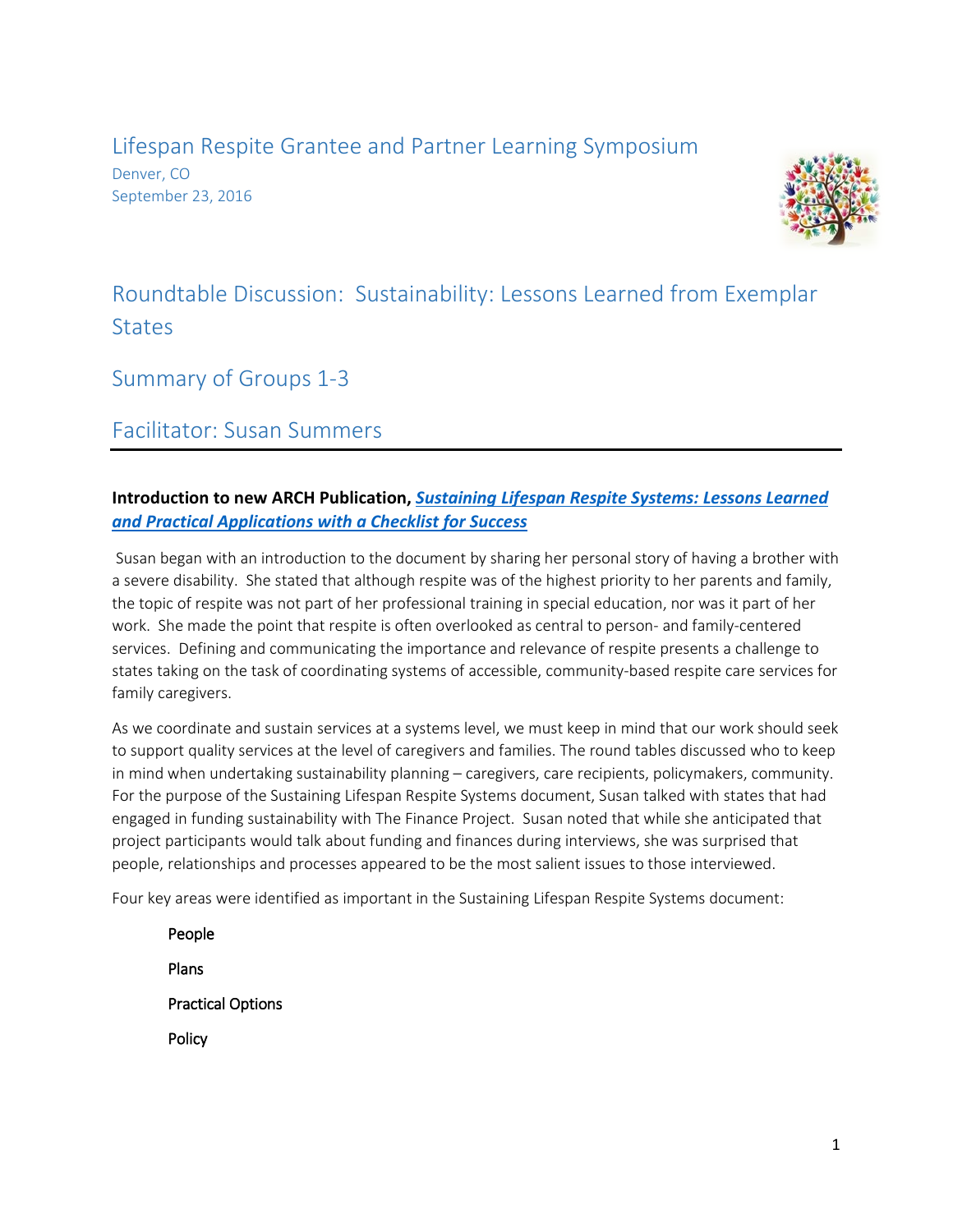*People*



The round tables discussed sustainability not just in monetary terms and bureaucratic contexts, but as it occurs through relationships and planning activities.

- Seek diversity among planning partners.
- Groups that work well address various group goals by including group members with different skills that complement those goals.
- Grassroots movement is important to make sure we include the perspectives of caregivers and families, (although we tend to think and work more often at systems levels).
- Grassroots movements and relationships with those in government can lead to change. Look for planning members with personal experience of respite and with government connections.
- To make respite more relatable, look for unique collaborations with known personalities, such as Elizabeth Dole and Tom Hanks to advocate for military caregivers.
- Attaching personal stories with data makes numbers more relatable and meaningful.
- Look for group members with expertise in research/evaluation field (such as university students looking for meaningful research/evaluation activities.)
- Universities ARCH's research respite agenda is available to upload make friends with special education, gerontology, social work, and representatives of other related fields.
- Rather than lament gaps in personal or group skills, do what you are good at, and find and invite others to do the other pieces, e.g. University Centers on Disabilities exist in all states, easy to work with, and are mandated to conduct research and provide community service.
- Find or make friends in high places including decision makers.
- Have authentic and meaningful relationships with planning members and related others so that they look forward planning activities.
- Make meetings engaging. Include on your agenda topics to draw people to come, such as grassroots Autism Eats, Autism Housing Alliance. A speaker series can make meetings more enjoyable and meaningful and promote learning.
- Have a plan to deal with member attrition and lack of engagement.
- Look for ways to share leadership activities rather than top down leadership.
- As a group, identify concrete deliverables that define why you are meeting and that mark progress toward goals.
- Bureaucratic changes that inevitably occur when government leadership changes create the need to maintain group leadership that will continue in some form during times of change.
	- o Succession Planning Shared leadership what to do when leader leaves
	- $\circ$  Be on the lookout for qualities of people with the leadership skills the group needs.
	- o Rather than having one or few people doing all tasks, look for ways to share roles and responsibilities while increasing autonomy among group members and a sense of shared ownership.
	- o "Shared Champions" when legislators/government supporters leave
	- o Large group and functional group need someone to track changes and history
- Diverse locations across the state
	- o Functional exec committee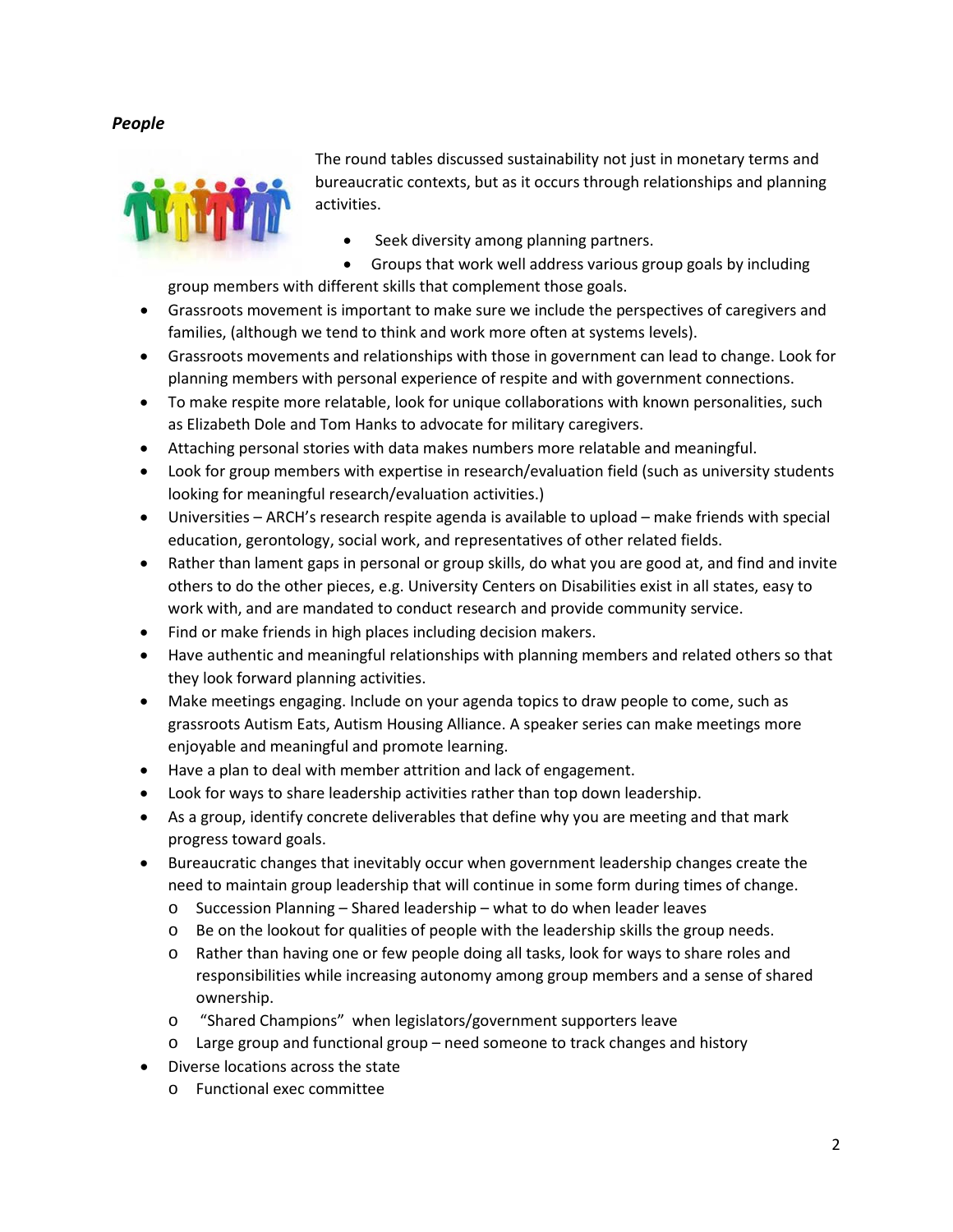- o Engaged regional activities
- VA Coalition Example
	- o Regional leaders work with state level contact.
	- o Statewide meetings every other month.
	- o Agendas include both business and education.
	- o Members across the state participate by video chat.
	- o Local site leaders participate.

## *Plans*

- Develop a finance model that works for your particular needs. Adapt existing forms (such as a logic model) to make it usable for your audience and purposes.
- Expect that external funding will support short-term services. Plan from the outset ways to continue successful short-term services in the long term.



- Start thinking about performance measures as you plan.
- Perseverance leads to sustainability. Don't let setbacks along the way deter you from longerterm goals. Use what you learn from setbacks to amend plans and activities.
- Distinguish between institutional time and human time.
	- o Single funding and reporting cycle are not equivalent to long term plans. Make sure these are complementary, but keep the long game in mind.
	- o Gaps frequently occur between approval time and actually having funding. Find ways to keep activities going before, during and after funding.
	- o Bureaucratic deadlines may be discouraging, but as long as you are progressing, stick with your plan and forge ahead. Don't be deterred by deadlines from reaching your long-term goals.
- Find ways to exist as a group during funding gaps.
- Look for ways to build from existing groups and initiatives rather than repeatedly starting from scratch.
- Learn the art of collaboration.
- Reach across funding silos and look for commonalities in work in order to maximize resources and reduce duplications.
- Use qualitative as well as quantitative data.
	- o Hear stories, then see data
	- o Have evaluator on the coalition
- Some enjoy the planning process; others don't. Use a facilitator to maximize participation, investment in the product, and enjoyment of the process.
- Outside facilitation allows leaders to participate, hands off facilitation. If leaders are facilitating they cannot contribute their own (considerable) expertise.
- On sustainability plan, make sure that deliverables are concrete and measureable.